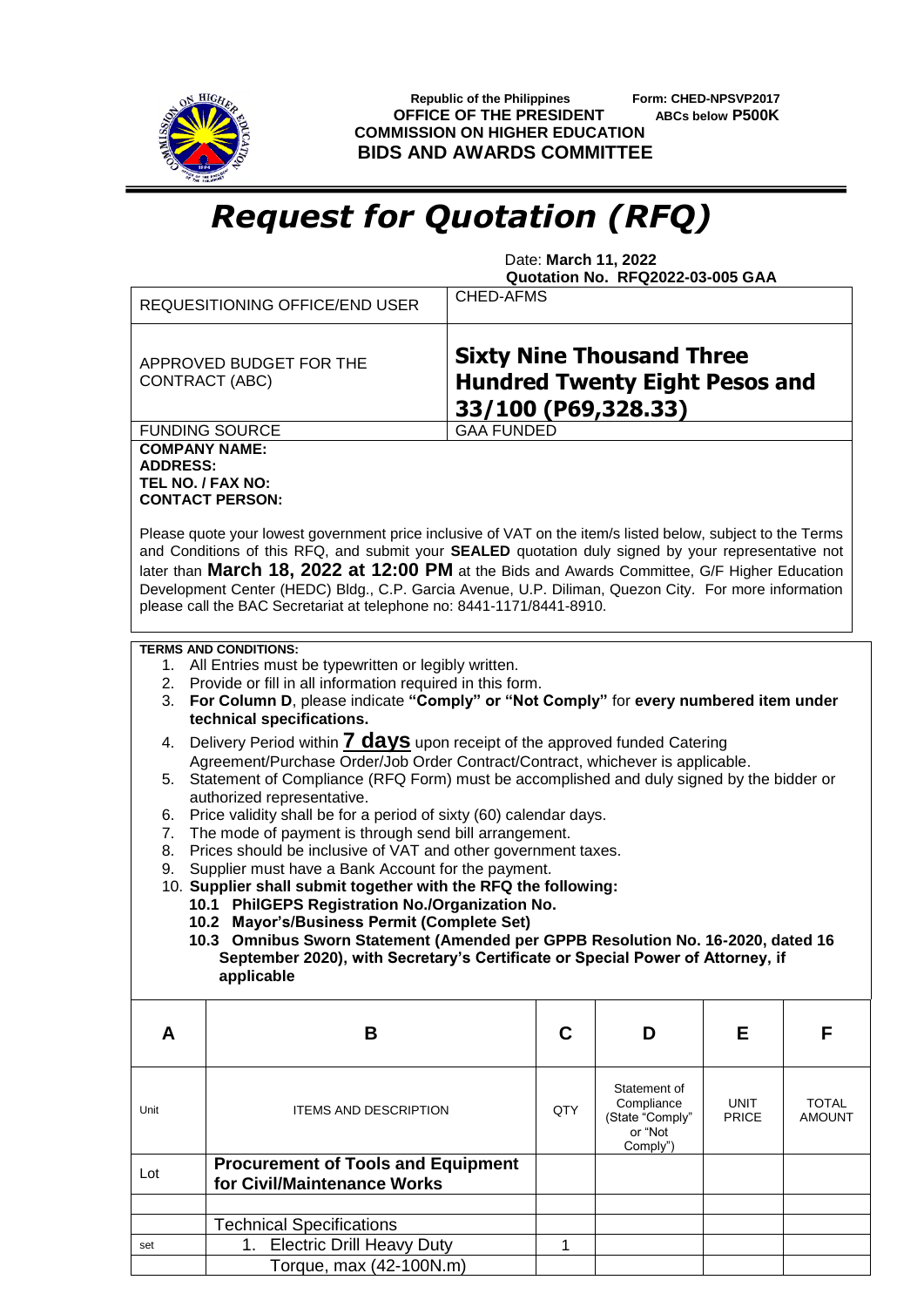|      | No load Speed (1,300-2600rpm)                  |                |  |  |
|------|------------------------------------------------|----------------|--|--|
|      | Bit Holder 1/2" Internal Hexagon               |                |  |  |
|      | 2. SDX Max-Chipping                            |                |  |  |
| set  | <b>Gun/Demolition Hammer</b>                   | 1              |  |  |
|      | Rated Power Input: 1100 -                      |                |  |  |
|      | 1500W                                          |                |  |  |
|      | Impact Energy: 7.8J                            |                |  |  |
|      | Impact rate at rated speed:                    |                |  |  |
|      | 2,900bpm                                       |                |  |  |
| set  | Cut Off Machine<br>3.                          | 1              |  |  |
|      | Rated Power Input: 2100 -                      |                |  |  |
|      | 2200W                                          |                |  |  |
|      | Powerful 15 Amp motor delivers                 |                |  |  |
|      | 3,800rpm for superior                          |                |  |  |
|      | performance                                    |                |  |  |
| set  | 4. Electric Grinder                            | 1              |  |  |
|      | Rated Input power 720-940W                     |                |  |  |
|      | Rated Speed (9,300 -                           |                |  |  |
|      | 12,000rpm)                                     |                |  |  |
| set  | Air Blower (Vacuum)<br>5.                      | 1              |  |  |
|      | Rated Input Power 600 - 820W                   |                |  |  |
|      | No load Speed (0-16000rpm)                     |                |  |  |
|      | Flow Rate 0-4.5 cu.m./s                        |                |  |  |
| sets | <b>Laser Distance Meter</b><br>6.              | $\overline{2}$ |  |  |
|      | Working Range = 100 m                          |                |  |  |
|      | Area and Volume Measurement<br>Function        |                |  |  |
|      | Phytagorean Proposition                        |                |  |  |
|      | Measurement Function = Full                    |                |  |  |
|      | mode                                           |                |  |  |
|      | <b>Add subtract Measurement</b>                |                |  |  |
|      | Function                                       |                |  |  |
|      | Automatic Backlight                            |                |  |  |
|      | 100 units Max Storage                          |                |  |  |
| pcs  | 7. Level Bar 4"                                | 1              |  |  |
|      | 4 Feet Length                                  |                |  |  |
| pcs  | Phillip Screw $(+)$<br>8.                      | 6              |  |  |
|      | Stanley or Approved equal                      |                |  |  |
| pcs  | 9. Screw Driver (-)                            | 6              |  |  |
|      | <b>Stanley or Approved Equal</b>               |                |  |  |
| set  | 10. Allen Screw                                | 1              |  |  |
|      | Stanley or Approved equal                      |                |  |  |
| pcs  | 11. Measuring Tape (5m)                        | 6              |  |  |
|      | Stanley or Approved equal                      |                |  |  |
|      |                                                |                |  |  |
|      | <b>PLEASE</b><br><b>DOWNLOAD</b><br><b>THE</b> |                |  |  |
|      | <b>ATTACHED</b><br><b>ASSOCIATED</b>           |                |  |  |
|      | <b>COMPONENT (REQUEST</b><br><b>FOR</b>        |                |  |  |
|      | <b>QUOTATION FORM)</b>                         |                |  |  |
|      |                                                |                |  |  |

*Request for Quotation No.* **RFQ2022-03-005 GAA** After having carefully read and accepted your General Conditions, I/We quote you on the item/s at prices note above.

> \_\_\_\_\_\_\_\_\_\_\_\_\_\_\_\_\_\_\_\_\_\_\_\_\_\_\_\_\_\_\_\_\_\_\_ Signature over Printed Name / Date